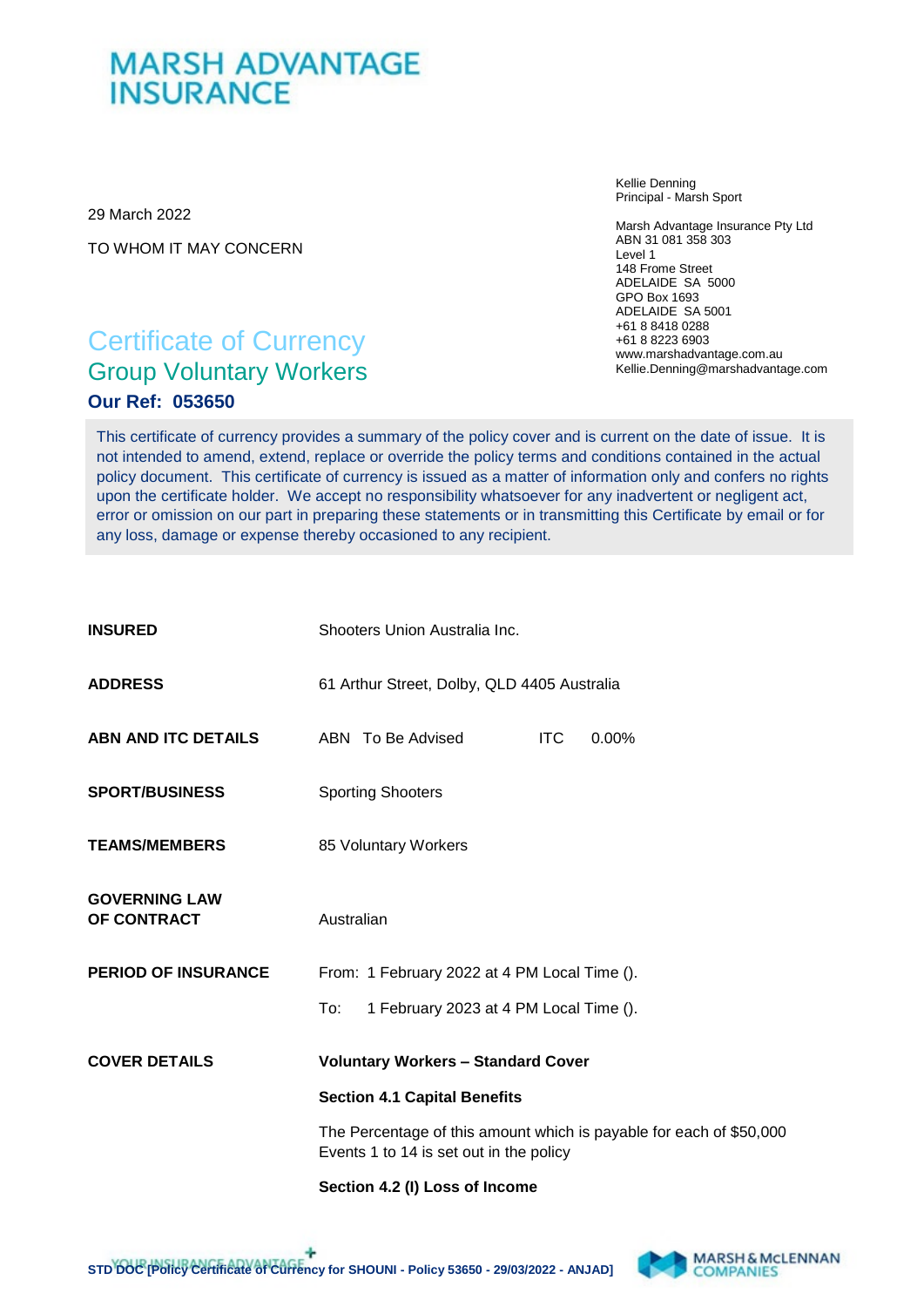The percentage payable is the lesser of 75% Net Income Lost or \$700 Per Week

The maximum Benefit Period is 52 Weeks The Period of days not covered is 7 Days

#### **(II) NOT INSURED**

#### **Section 4.3 Medical Benefits**

The percentage of the Medical Expenses covered under this section is 75%

The Percentage of physiotherapy expenses covered under this Section is 75%

The excess payable for each claim under this section is \$50 excess

The maximum amount payable per claims under this section \$500 Limit

It is hereby agreed and declared the Definition of Insured Person is deleted and replaced by; Voluntary workers, directors and committee members whilst actually engaged in and on behalf of the Insured but only whilst such work has been officially organised and under the direction of the Insured including necessary travel directly to and from or during such voluntary workers.

Furthermore the Definition of Operative Time is amended to read as:

Whilst under the auspices, control or direction of your relevant sports association and/or club for the sole purpose of unpaid voluntary work.

In all other respects the Policy remains unaltered.

# **POLICY WORDINGS**

**AND CONDITIONS** SCA\_Player\_Accident\_Lloyds\_Policy\_Wording\_07.20

**ENDORSEMENTS** Firearm Shooting Clubs & Re-enactment Groups

- **1.** Includes Participation & Member to Member Liability cover
- **2.** Warranted Insured complies with Federal and State Legislation and Regulations in respect of all matters including firearm licensing, handling, use and storage of firearms equipment, ammunition, gun powder and range templates, firing rights, etc.
- **3.** Warranted Guns only sold to licence holders
- **4.** Warranted Club Rules & Guidelines must be adhered to
- **5.** Warranted all products comply with Australian, USA or EU standards
- **6.** Warranted all rights of recourse are maintained against manufacturers or suppliers
- **7.** Excludes error of design or specification
- **8.** Excludes exports to USA or Canada
- **9.** Subject to General Exclusion 5, excludes liability for injury to drivers or passengers of unregistered motor vehicles being driven or operated on a firing range where:
	- The driver does not hold a current drivers licence to drive a similar vehicle
	- They are not seated within the vehicle cabin and/or not wearing a seat belt